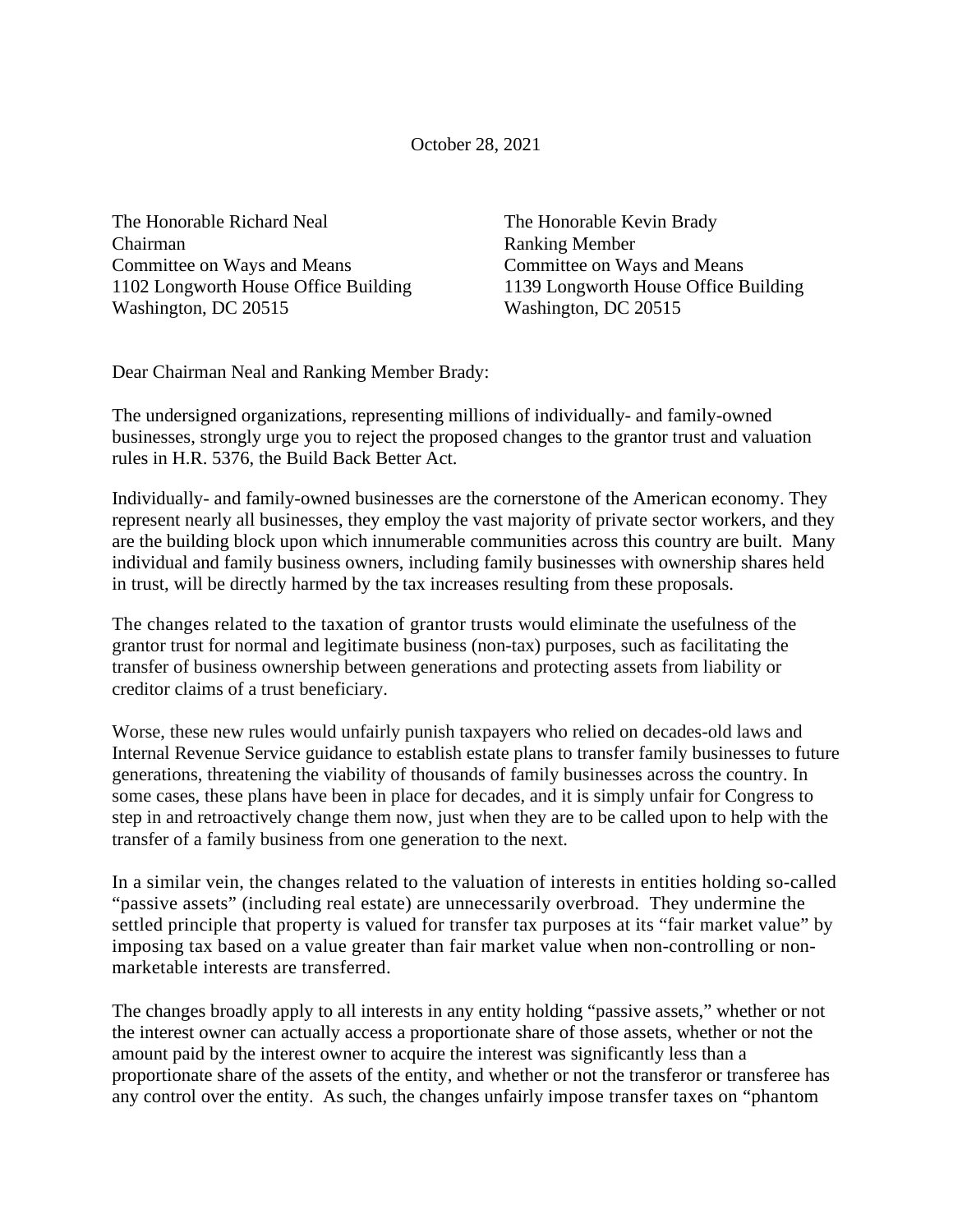assets" and "phantom value" that an owner of the interest often has no ability to access. If enacted as drafted, family farms, ranches, and operating businesses across the country would be harmed.

In sum, we strongly believe that the proposed changes to the grantor trust and valuation rules are overbroad and produce unfair and unreasonable results, and we urge Congress to reject them.

Sincerely,

AICC, The Independent Packaging Association American Building Materials Alliance American Farm Bureau Federation American Foundry Society American Horse Council American Lighting Association American Mold Builders Association American Sheep Industry Association American Subcontractors Association American Supply Association AmericanHort Associated Builders and Contractors Associated Equipment Distributors Associated General Contractors of America Auto Care Association California Association of Winegrape Growers Construction Industry Round Table Decorative Hardwoods Association Family Business Coalition Financial Executives International FMI - the Food Industry Association Forest Resources Association Hardwood Federation Heating, Air-conditioning, & Refrigeration Distributors International ICSC Independent Community Bankers of America Independent Electrical Contractors Independent Insurance Agents and Brokers of America Industrial Fasteners Institute International Dairy Foods Association International Foodservice Distributors Association International Franchise Association International Warehouse Logistics Association Main Street Employers Coalition Manufactured Housing Institute Metals Service Center Institute Mortgage Bankers Association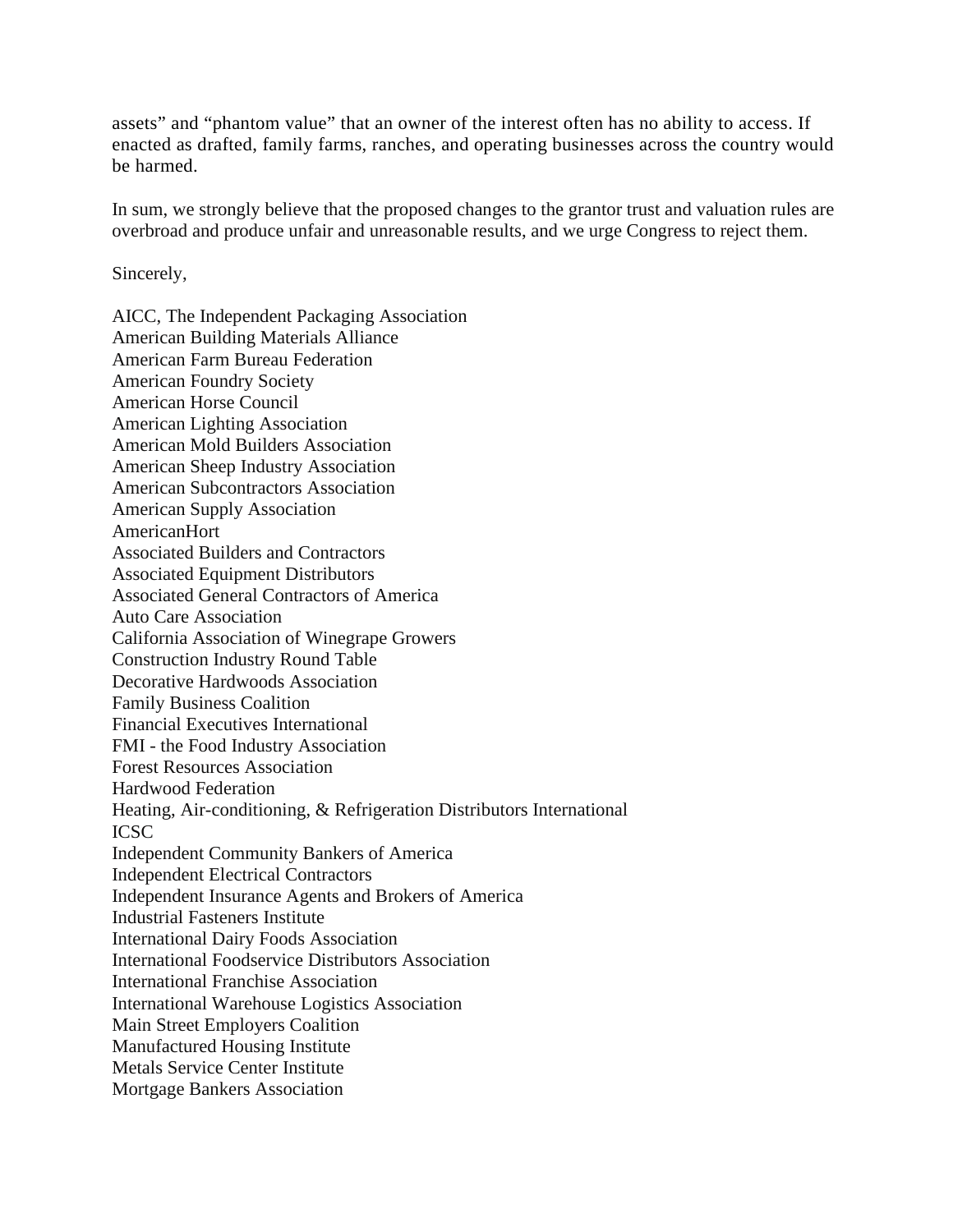NAHAD, The Association for Hose and Accessories Distribution National Apartment Association National Association of Home Builders National Association of Insurance and Financial Advisors National Association of Manufacturers National Association of Professional Insurance Agents National Association of RV Parks and Campgrounds (ARVC) National Association of Women Business Owners (NAWBO) National Beer Wholesalers Association National Cattlemen's Beef Association National Community Pharmacists Association National Confectioners Association National Corn Growers Association National Cotton Council National Council of Agricultural Employers National Electrical Contractors Association NATIONAL ELECTRICAL MANUFACTURERS ASSOCIATION (NEMRA) National Federation of Independent Business National Grocers Association National Multifamily Housing Council National Onion Association National Peach Council National Pork Producers Council National Ready Mixed Concrete Association National Roofing Contractors Association National RV Dealers Assoc. (RVDA) National Small Business Association National Stone, Sand & Gravel Association National Tooling and Machining Association National Waste & Recycling Association North American Association of Food Equipment Manufacturers (NAFEM) North American Die Casting Association North American Meat Institute North Carolina Forestry Association Ohio Corn & Wheat Growers Association Plumbing-Heating-Cooling Contractors—National Association Policy and Taxation Group Precision Machined Products Association Precision Metalforming Association PRINTING United Alliance Private Investor Coalition The Real Estate Roundtable S Corporation Association Small Business & Entrepreneurship Council Southeastern Lumber Manufacturers Association Spray Polyurethane Foam Alliance